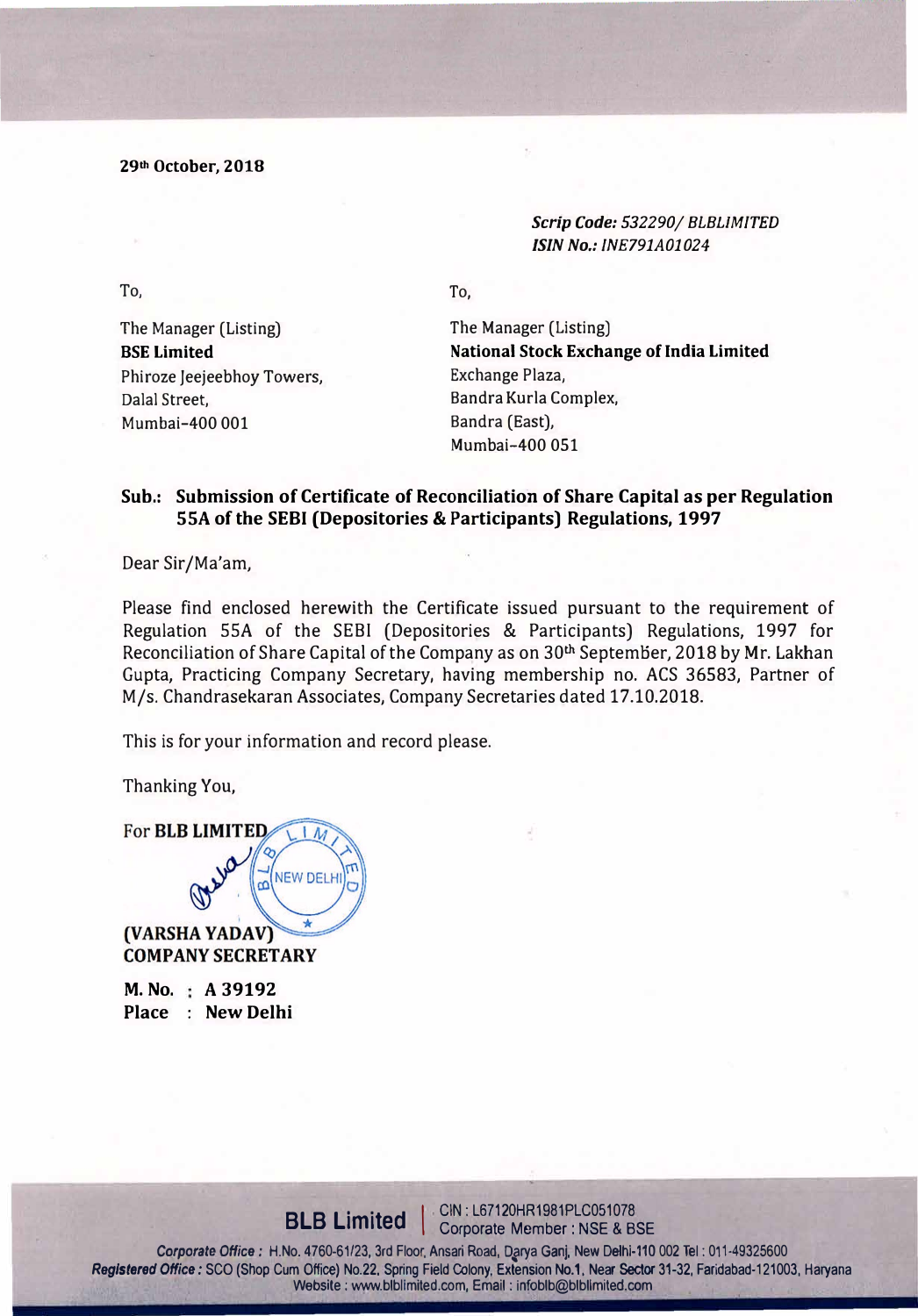

## **CHANDRASEKARAN ASSOCIATES®**

**COMPANY SECRETARIES** 

The Board of Directors **BLB Limited** SCO (Shop Cum Office) No. 22 Spring Field Colony, Extension, No. 1, Near Sector 31-32 Faridabad - 121003, Haryana

#### **RECONCILIATION OF SHARE CAPITAL AUDIT REPORT**

[pursuant to Circular No. D&CC/F/TTC/CIR-16/2002 dated December 31, 2002] & Regulation 55A of SEBI (Depositories & Participants) Regulations, 1996.

We have examined the registers, records and documents of M/s. BLB Limited for the quarter ended on 30th September, 2018 as maintained by M/s. Abhipta Capital Limited, the Registrar and Share Transfer Agent of the Company. In our opinion and to the best of our knowledge and according to the information and explanation given to us and as shown by the records examined by us, we hereby submit our reconciliation of share capital audit report for the aforesald quarter as under:

| 且                       | For Quarter Ended:                                                                                               |                         |                                                           |                                                 | 30.09.2018                                                                                                              |                              |                                                              |  |
|-------------------------|------------------------------------------------------------------------------------------------------------------|-------------------------|-----------------------------------------------------------|-------------------------------------------------|-------------------------------------------------------------------------------------------------------------------------|------------------------------|--------------------------------------------------------------|--|
| $\overline{c}$          | ISIN:                                                                                                            |                         |                                                           |                                                 | <b>INE791A01024</b>                                                                                                     |                              |                                                              |  |
| $\overline{3}$          | <b>Face Value:</b>                                                                                               |                         |                                                           |                                                 | Re. 1/-each                                                                                                             |                              |                                                              |  |
| 4                       | Name of the Company:                                                                                             |                         |                                                           |                                                 | M/s BLB Limited                                                                                                         |                              |                                                              |  |
| $\overline{\mathbf{s}}$ | Registered Office Address:                                                                                       |                         |                                                           |                                                 | SCO (Shop Cum Office) No. 22.<br>Spring Field Colony, Extension, No. 1,<br>Near Sector 31-32 Fandebad - 121003, Haryana |                              |                                                              |  |
| 6                       | Correspondence Address:                                                                                          |                         |                                                           |                                                 | H. No. 4760-61/23, 3rd Floor<br>Ansari Road, Darya Gani,<br><b>New Delhi-110002</b>                                     |                              |                                                              |  |
| 7                       | Telephone & Fax Nos.:                                                                                            |                         |                                                           |                                                 | (T) 011 - 49325600<br>$(F)$ 011 - 49325637                                                                              |                              |                                                              |  |
| 8                       | Email address:                                                                                                   |                         |                                                           | csblb@biblimited.com                            |                                                                                                                         |                              |                                                              |  |
| 9                       | Names of Stock Exchanges where the<br>Company's Securities are listed                                            |                         |                                                           |                                                 | (I) National Stock Exchange of India Limited<br>(ii) BSE Limited                                                        |                              |                                                              |  |
|                         |                                                                                                                  |                         |                                                           |                                                 | <b>Number of</b><br>shares                                                                                              | % of Total Issued<br>Capital |                                                              |  |
| 10                      | Issued Capital:                                                                                                  |                         |                                                           |                                                 | 52865258                                                                                                                |                              | 100.00                                                       |  |
| 11                      | <b>Listed Capital:</b>                                                                                           |                         |                                                           |                                                 | 52865258                                                                                                                | 100.00                       |                                                              |  |
| 12                      | Held in dematerialised form in CDSL:                                                                             |                         |                                                           |                                                 | 6684311                                                                                                                 | 12.64                        |                                                              |  |
| 13                      | Held in dematerialised form in NSDL:                                                                             |                         |                                                           |                                                 | 45362079                                                                                                                | 85.81                        |                                                              |  |
| 14                      |                                                                                                                  | Physical:               |                                                           |                                                 | 818868                                                                                                                  | 1.55                         |                                                              |  |
| 15                      | Total No. of Shares (12+13+14)                                                                                   |                         |                                                           |                                                 | 52865258                                                                                                                |                              | 100.00                                                       |  |
| 16                      | Reasons for difference if any, between (10811),<br>(10815), (11815)                                              |                         |                                                           | <b>Not Applicable</b>                           |                                                                                                                         |                              |                                                              |  |
| 17                      | Certifying the details of changes in share capital during the quarter under consideration as per Table<br>below: |                         |                                                           |                                                 |                                                                                                                         |                              |                                                              |  |
|                         | Particulars***                                                                                                   | No. of<br><b>Shares</b> | Applied/<br><b>Not</b><br>Applied<br>for listing (Specify | Listed on<br><b>Stock</b><br>Exchange<br>Names) | whether<br>intimated to NSDL<br><b>CDSL</b>                                                                             | whether intimated to         | In-prin.<br>Appr.<br>Pending<br>for SE<br>(Specify<br>names) |  |
|                         | <b>NIL</b>                                                                                                       | <b>NIL</b>              | <b>NIL</b>                                                | <b>NTI</b>                                      | <b>NITE</b>                                                                                                             | AITI                         |                                                              |  |

\*\*\* Rights, Bonus, Proferential Issue, ESOPs, Amalgamation, Conversion, Buyback, Capital Reduction, Forfeiture, Any other (to specify).



ar tar A ew Delhi

11-F, Pocket-IV, Mayur Vihar Phase-I, Delhi-110 091. Phone: 2271 0514, 2271 3708, E-mail: info@cacsindia.com, visit us at: www.cacsindia.com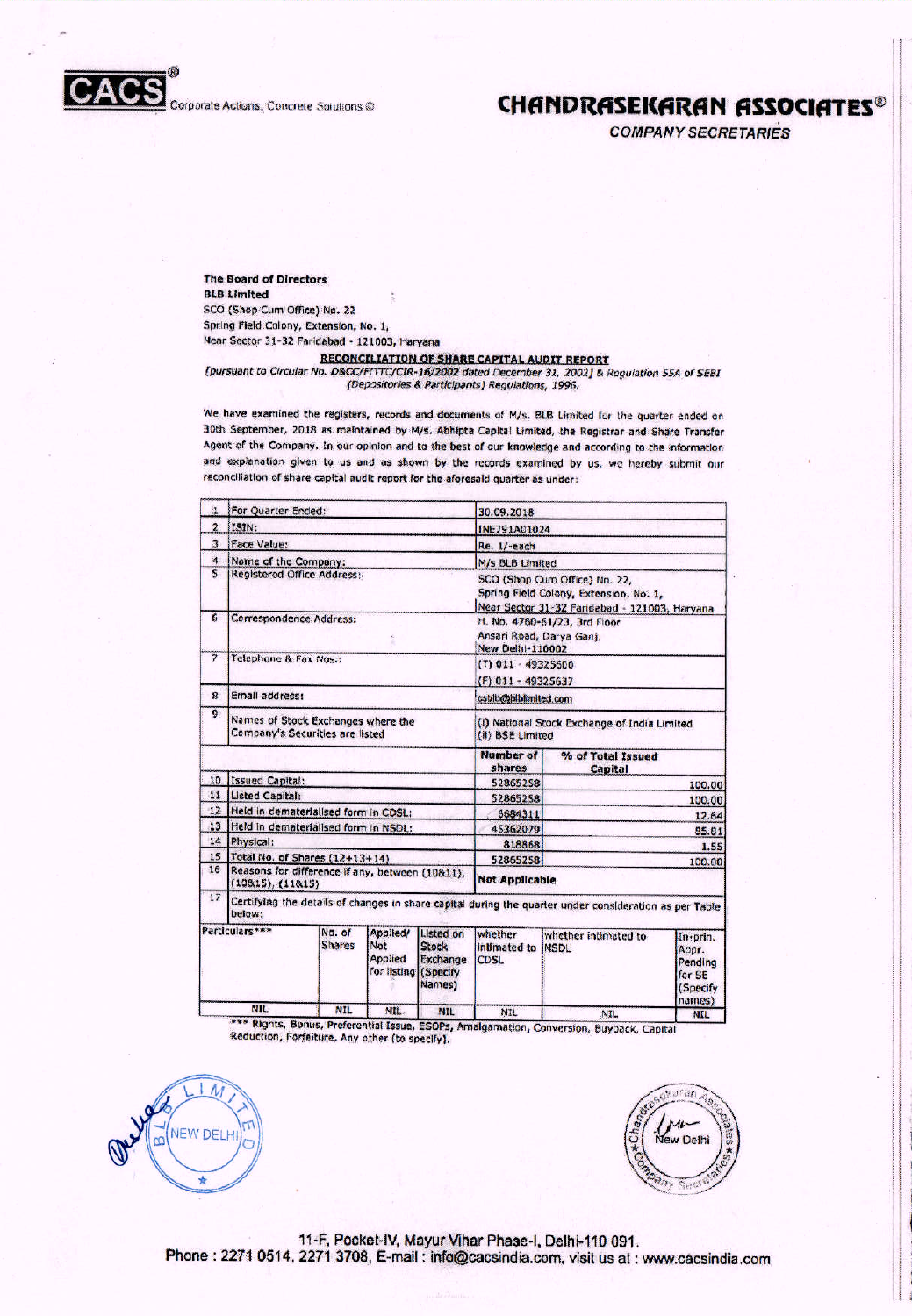# **CHANDRASEKARAN ASSOCIATES**

| 13       |                                                                                                                                                                | Register of Members is updated (Yes/No)                                                           | Yes                                                                                                                                                                                                                       |                  |  |
|----------|----------------------------------------------------------------------------------------------------------------------------------------------------------------|---------------------------------------------------------------------------------------------------|---------------------------------------------------------------------------------------------------------------------------------------------------------------------------------------------------------------------------|------------------|--|
| 19       |                                                                                                                                                                | Reference of previous quarter with regard to<br>excess dematerialised shares, if any:             | <b>NIL</b>                                                                                                                                                                                                                |                  |  |
| 20       | not, reason why?                                                                                                                                               | Has the company resolved the matter mentioned<br>in point no. 19 above in the current quarter? If | NIL                                                                                                                                                                                                                       |                  |  |
| 21       | Mentioned the total no. of requests, if any,<br>confirmed after 21 days and the total no, of<br>requests pending beyond 21 days with the<br>reasons for delay: |                                                                                                   | NIL                                                                                                                                                                                                                       |                  |  |
|          | Total No. of<br>demat requests                                                                                                                                 | No. of request                                                                                    | No. of<br><b>Shares</b>                                                                                                                                                                                                   | Reason for delay |  |
|          | <b>NIL</b>                                                                                                                                                     | <b>NIL</b>                                                                                        | <b>NIL</b>                                                                                                                                                                                                                | <b>NA</b>        |  |
| $22^{2}$ | Name, Address, Telephone & Fax No. of the<br>Compliance Officer of the Company.                                                                                |                                                                                                   | Ms. Varsha Yadav<br>Company Secretary & Compliance Officer<br>H. No. 4760-61/23. 3rd Floor<br>Ansari Road, Darya Ganj.<br>New Delhi - 110002<br>(T) 011 - 49325600<br>(F) 011 - 49325637                                  |                  |  |
| 23       | Practising Company Secretary                                                                                                                                   | Name, Address, Telephone & Fax No. of the                                                         | Chandrasekaran Associates.<br><b>Company Secretaries</b><br>11F, Pocket-IV, Mayur Vihar-I, Delhi -110091<br>(T) 011 - 22710514<br>$011 - 22713708$                                                                        |                  |  |
| 24       | share registry work                                                                                                                                            | Appointment of common agency for                                                                  | Reg. Office: Abhipra Capital Limited<br>GF-58-59. World Trade Centre,<br>Barakhamba Lane, New Delhi-110001<br>Corporate Office: Abhipra Complex, A-387<br>Dilkhush Indi. Area. G.T. Karnal Road,<br>Azadpur, Delhi-110033 |                  |  |
| 25       | company changed its name etc.)                                                                                                                                 | Any other detail that the auditor may like to.<br>provide. (e.g. BIFR company, delisting from SE, | NIL                                                                                                                                                                                                                       |                  |  |

 $\tilde{\mathbf{x}}$ 

Chandrasekaran Associates<br>Company Secretaries

**ALONG AS**  $4\nu$ ×, ed<br>
Collakhan Gupta<br>
Partner<br>
SACS No. 36583<br>
CP No. 13725  $\sqrt{\frac{2}{12}}$ New Delhi **Company Section** 

Place: Delhi<br>Date: 17.10.2018

 $1M$ NEW DELHI  $\omega$  $\overline{\mathbf{r}}$